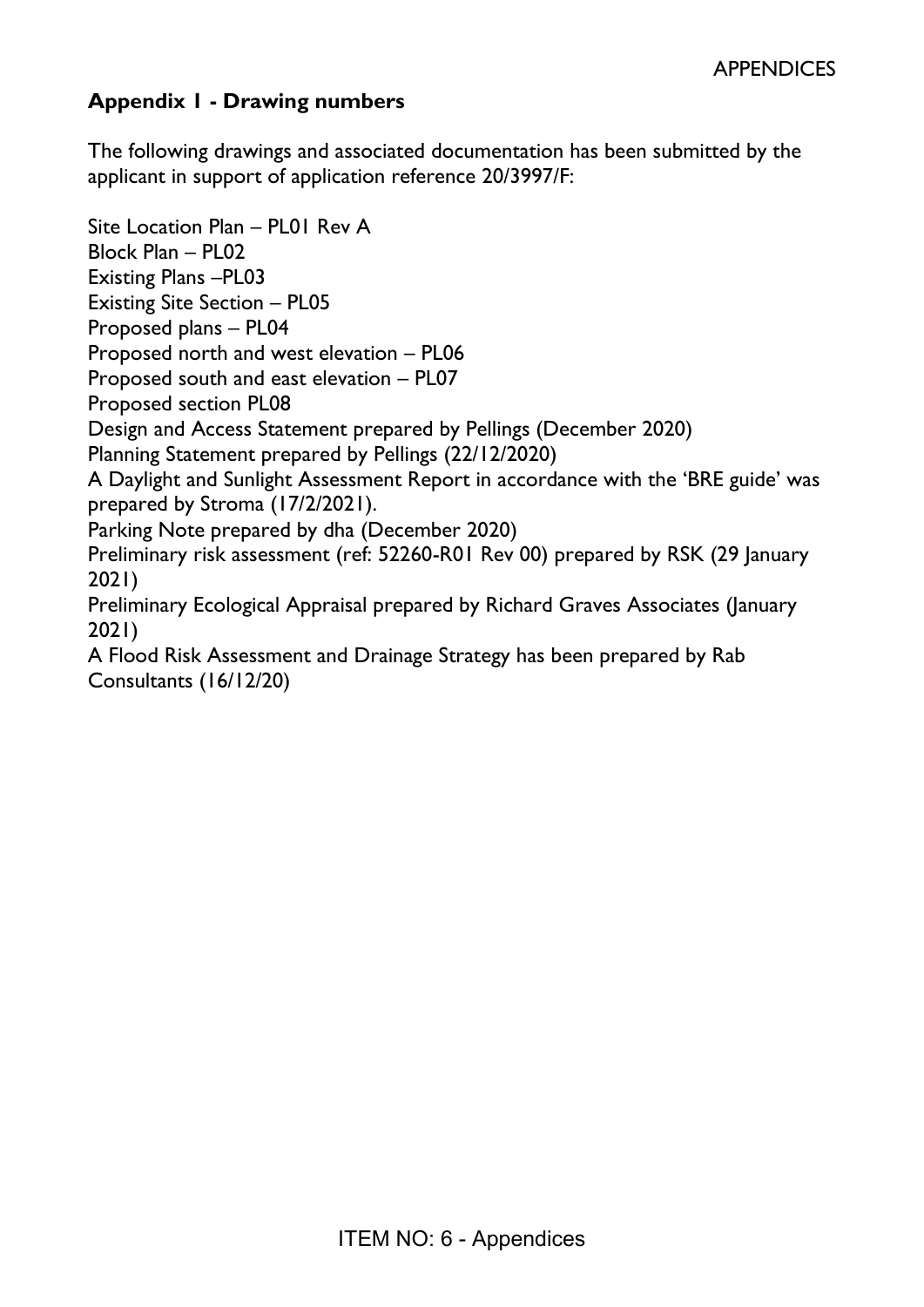# **Appendix 2 – Conditions and Informatives**

### 1. **Conditions and Reasons for Application Reference 20/3997/F:**

### **01. Time Limit**

The development to which this permission relates must be begun not later than the expiration of three (3) years beginning with the date on which the permission is granted.

Reason: As required by Section 91 of the Town and Country Planning Act 1990.

### **02. Approved Drawings**

The development hereby permitted shall be carried out in accordance with the following approved plans:

Site Location Plan – PL01 Rev A Block Plan – PL02 Existing Plans –PL03 Existing Site Section – PL05 Proposed plans – PL04 Proposed north and west elevation – PL06 Proposed south and east elevation – PL07 Proposed section PL08 Design and Access Statement prepared by Pellings (December 2020) Planning Statement prepared by Pellings (22/12/2020) A Daylight and Sunlight Assessment Report in accordance with the 'BRE guide' was prepared by Stroma (17/2/2021). Parking Note prepared by dha (December 2020) Preliminary risk assessment (ref: 52260-R01 Rev 00) prepared by RSK (29 January 2021) Preliminary Ecological Appraisal prepared by Richard Graves Associates (January 2021) A Flood Risk Assessment and Drainage Strategy has been prepared by Rab Consultants (16/12/20)

Reason: For the avoidance of doubt and in the interests of proper planning.

### **03. Details of Materials**

a. No above ground works shall commence on site until a detailed schedule and samples of all **external materials and finishes, windows and external doors, roof coverings, water pipes, cycle and bin store, boundary**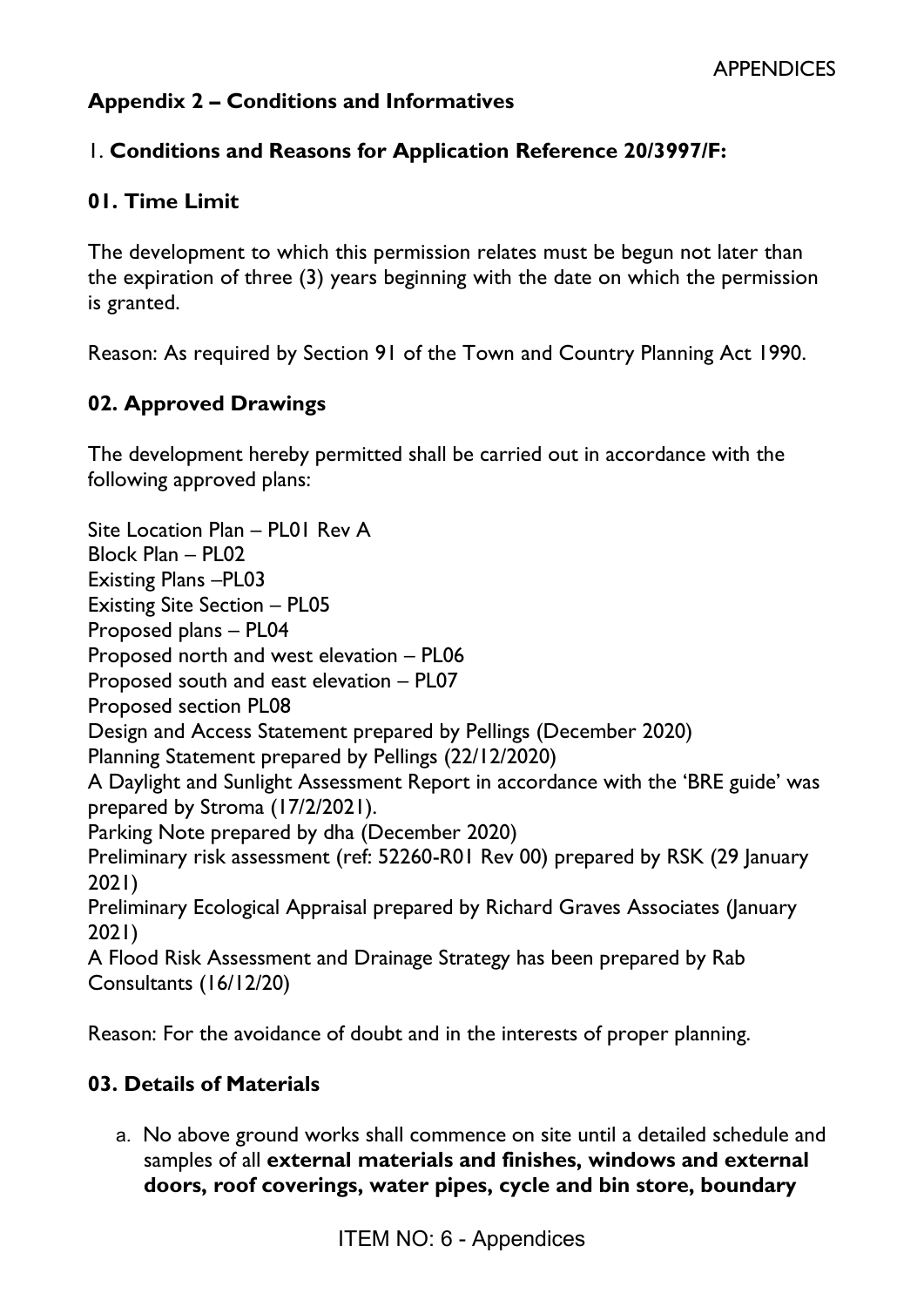**treatments and pavement** to be used on the buildings have been submitted to and approved in writing by the local planning authority.

- b. This should include detailed section drawings of all type walls (scale 1:5 and 1:10), showing the joints of all adjoining materials and interface of doors and windows with sills, walls and pavements.
- c. The development shall be carried out in accordance with the approved details.

Reason: To ensure that the local planning authority may be satisfied as to the external appearance of the building(s) and to comply with Policy D4 of the London Plan (2021), and Policies DH1 and DH(a) of the Royal Greenwich Local Plan: Core Strategy with Detailed Policies (July 2014).

# **04. Removal of PD Rights (Extensions)**

Notwithstanding the Town and Country Planning (General Permitted Development) Order 2015 (or any Order revoking, re-enacting or modifying that Order), no extensions or alterations to the building(s) hereby approved shall be carried out without the prior written permission of the local planning authority.

Reason: In order that, in view of the nature of the development hereby permitted, the local planning authority may have the opportunity of assessing the impact of any further development and to comply with policy D4 of the London Plan (2021) and policies DH(1) and DH(b) Core Strategy (July 2014).

# **05. Contaminated Land**

Prior to commencement of the development approved by this planning permission, the following components of a scheme to deal with the risks associated with contamination of the site shall each be submitted to and approved, in writing, by the Local Planning Authority:

- a. A site investigation scheme, based on the recommendations of the Preliminary risk assessment (ref: 52260-R01 Rev 00) prepared by RSK dated 29 January 2021 to characterise the site and; provide information for a detailed assessment of the risk to all receptors that may be affected, including those off site.
- b. The results of the site investigation and the detailed risk assessment referred to in (a) and, based on these, an options appraisal and remediation strategy giving full details of the remediation measures required and how they are to be undertaken.
- c. A verification plan providing details of the data that will be collected in order to demonstrate that the works set out in the remediation strategy in (b) are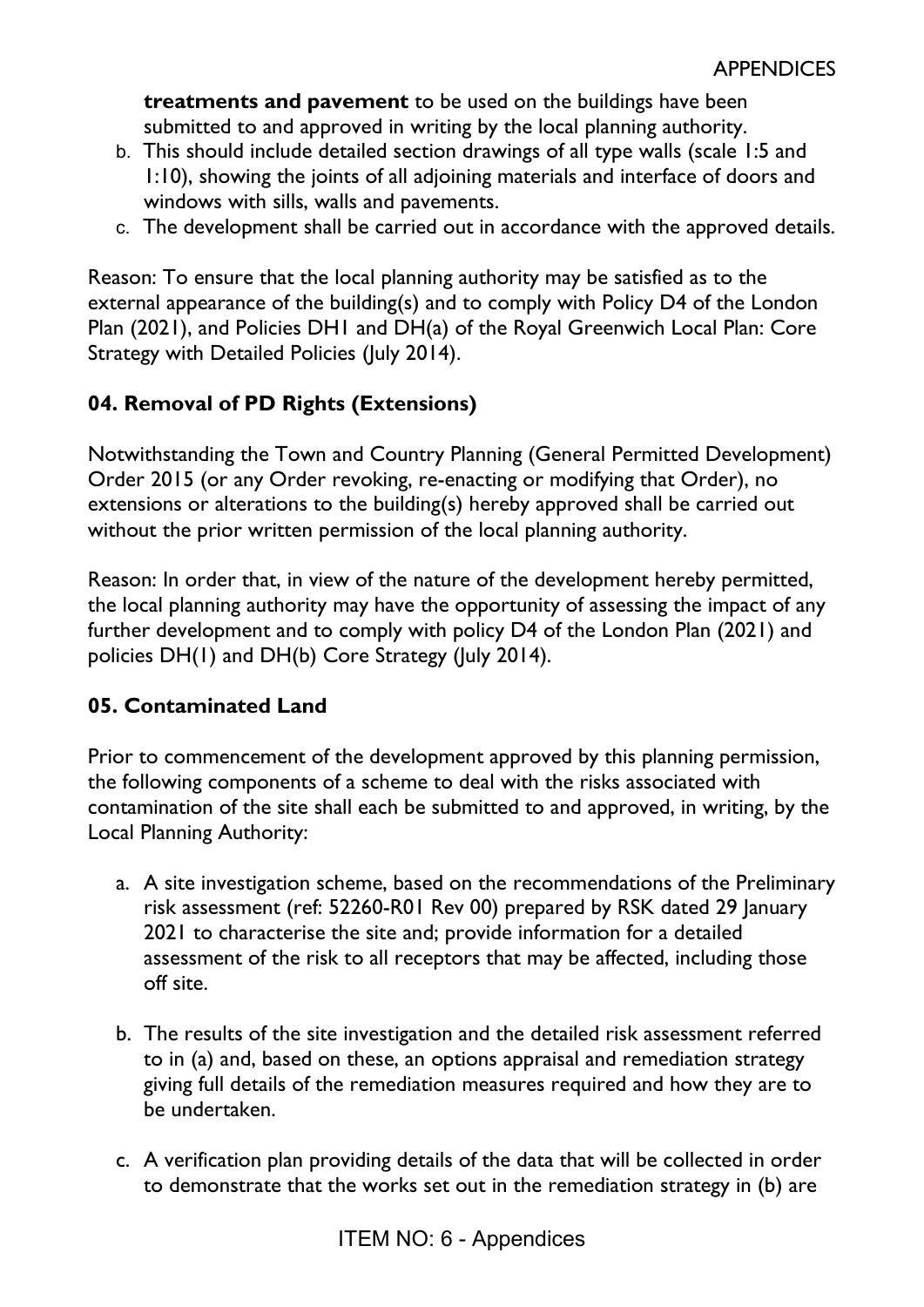complete and identifying any requirements for longer-term monitoring of pollutant linkages, maintenance and arrangements for contingency action.

The development shall be carried out in accordance with the approved remediation strategy and verification plan.

**Reason:** Potential sources of contamination associated with historical uses of the site should be further investigated to ensure that there is not an unacceptable risk to health and controlled waters in line with the aims of the National Planning Policy Framework (2019) and with Policies E(a) and E(e) of the Royal Borough of Greenwich Local Plan: Core Strategy with Detailed Policies (2014).

# **06. Verification Report**

The development shall not be occupied until a verification report demonstrating completion of works set out in the approved remediation strategy and the effectiveness of the remediation shall be submitted to and approved, in writing, by the local planning authority.

The verification report shall include results of sampling and monitoring carried out in accordance with the approved verification plan to demonstrate that the site remediation criteria have been met. It shall also include any plan (a 'long-term monitoring and maintenance plan') for longer-term monitoring of pollutant linkages, maintenance and arrangements for contingency action, as identified in the verification plan. The long-term monitoring and maintenance plan shall be implemented as approved.

**Reason:** Should remediation be deemed necessary, the applicant should demonstrate that any work has been carried out effectively and the environmental and health risks have been satisfactorily managed so that the site is deemed suitable for use; in accordance with the aims of the National Planning Policy Framework (2019) and Policies E(a) and E(e) of the Royal Borough of Greenwich Local Plan: Core Strategy with Detailed Policies (2014).

# **07. Unsuspected Contamination**

If, during development, contamination not previously identified is found to be present at the site then no further development (unless otherwise agreed in writing with the local planning authority) shall be carried out until the developer has submitted a remediation strategy to the local planning authority detailing how this unsuspected contamination shall be dealt with and obtained written approval from the local planning authority. The remediation strategy shall be implemented as approved.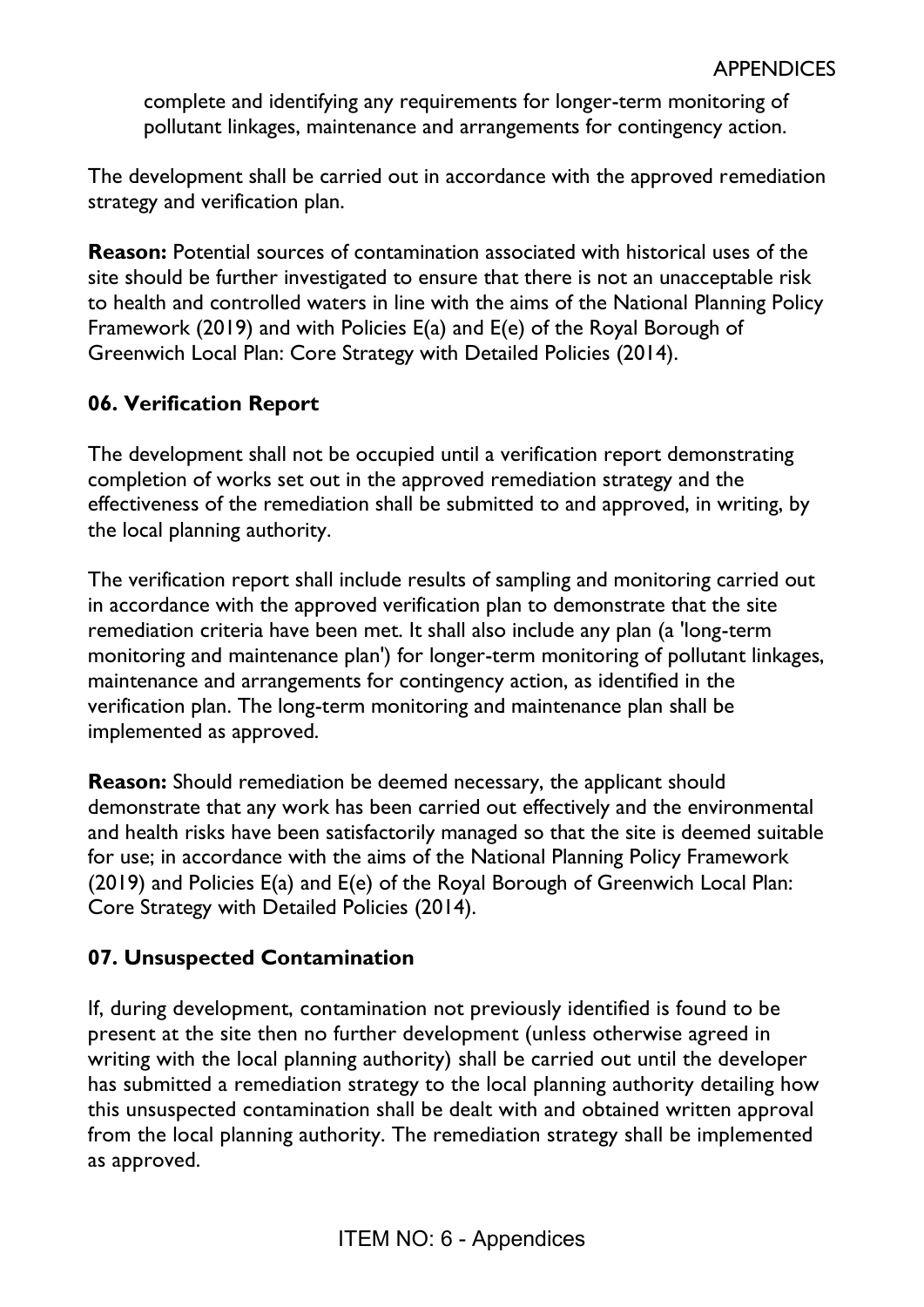Reason: to ensure that environmental and health risks have been satisfactorily managed so that the site is deemed suitable for use; in accordance with the aims of the National Planning Policy Framework (2019); and with Policies E(e) of the Royal Borough of Greenwich Local Plan: Core Strategy with Detailed Policies (2014).

# **08. Unexploded Ordnance (UXO)**

- a. Prior to the commencement of works a Detailed Risk Assessment and Intrusive UXO Survey, based on the Preliminary Risk Assessment (ref: 52260- R01 Rev 00) prepared by RSK dated 29 January 2021 to characterise the site and provide information for a detailed assessment of the risk to all receptors that may be affected, including those off site.
- b. Following the results and outcomes of the Preliminary and Detailed Risk Assessments, a Risk Mitigation Plan giving full details of the mitigation measures required and how they are to be undertaken. This requires the provision of both a Mitigation Implementation and Verification Plan.
- c. Details attaining to Operational UXO Emergency Response Plan; and UXO Safety & Awareness Briefings – must also be provided.

The identified mitigation must be carried out in accordance with the approved details.

d. On completion of the above (b) a final Verification Report is required to demonstrate that the works set out in (b) have been completed, along with any requirements for longer-term monitoring of risks, maintenance and arrangements for contingency action.

**Reason:** To ensure that appropriate arrangements are in place in the event of the discovery of UXO and to ensure that environmental and health risks have been satisfactorily managed so that the site is deemed suitable for use; in accordance with the aims of the National Planning Policy Framework (2019); and with Policies E(e) of the Royal Borough of Greenwich Local Plan: Core Strategy with Detailed Policies (2014).

# **09. Construction method statement**

Prior to the commencement of the development, a Construction Method Statement shall be submitted to, and approved in writing by, the Local Planning Authority. The Method Statement shall include full details of the following:

- *Specification of equipment with likely noise and vibration levels to be generated during demolition and construction works;*
- *Details of any proposed noise screening measures;*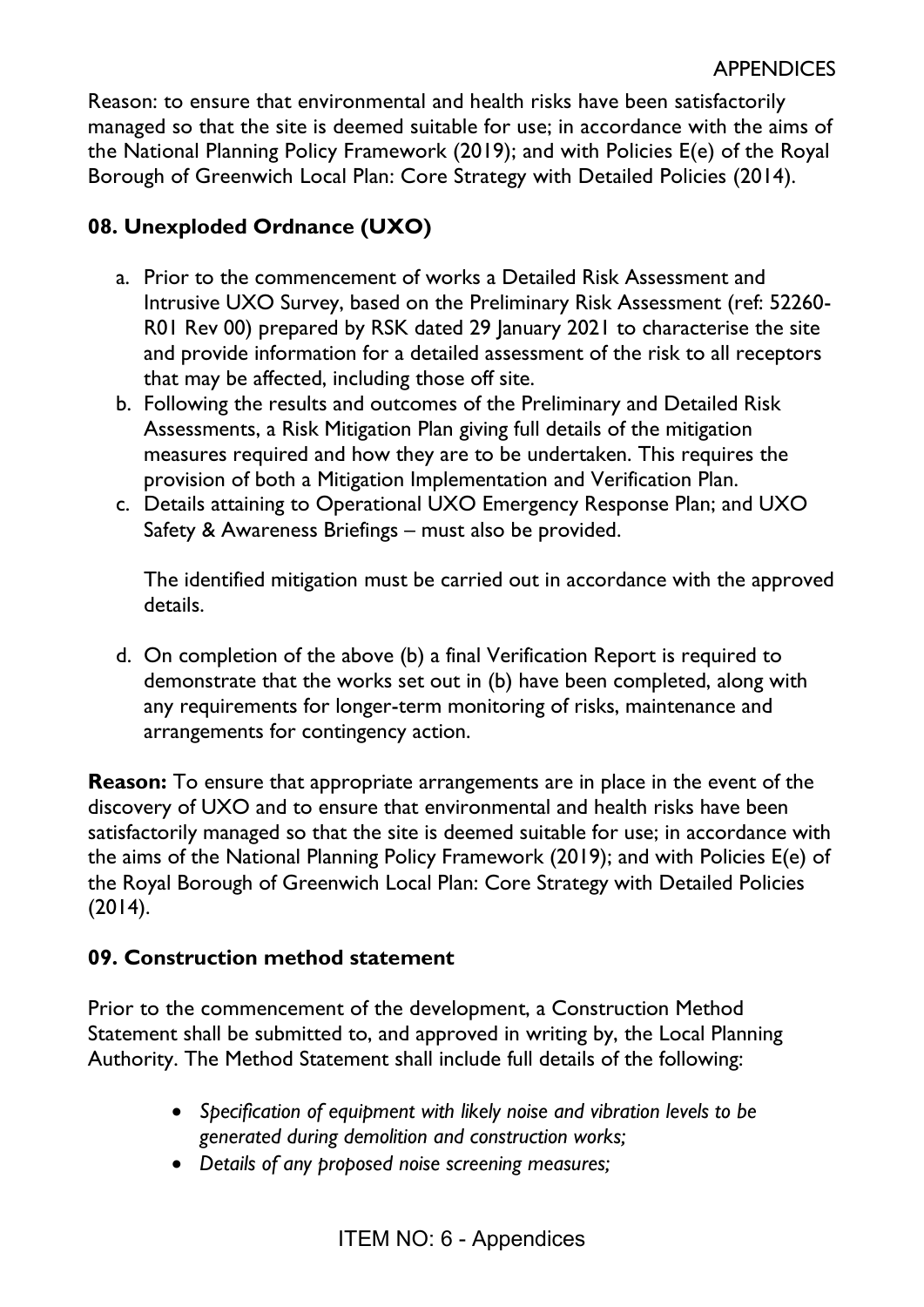- *Proposals for monitoring noise and procedures to be put in place where agreed noise levels are exceeded;*
- *Identification of the roles and responsibilities with regard to managing and reporting on the demolition and construction phase noise and vibration measures*

Works of demolition and construction shall be carried out during normal working hours, i.e. 08:00 to 18:00 hours Monday to Friday, and 08:00 to 13:00 hours on Saturdays, with no noisy working audible at the site boundary being permitted on Sundays or Bank Holidays.

The development shall be carried out in accordance the approved Construction Method Statement.

Reason: In order to safeguard the amenities, health and safety of neighbouring properties and occupiers and of the area generally, and to ensure compliance with Policies T4 and T7 of the London Plan (2021) and Policy E(a) of the Royal Greenwich Local Plan: Core Strategy with Detailed Policies (Adopted July 2014).

### **10**. **Accessible and Adaptable Dwellings**

All dwellings in the development hereby permitted shall comply with Building Regulation requirement M4(2) 'accessible and adaptable dwellings' and be retained for the lifetime of the development.

**Reason:** To accord with Policy D5 and D7 of the London Plan (2021) as amended and Policy H5 of the Royal Greenwich Core Strategy and Detailed Policies 2014.

# **11. Cycle and refuse stores**

All cycle parking spaces and refuse stores as shown on block plan PL02 shall be provided and made available for use prior to occupation of the development and maintained thereafter.

Reason: To promote sustainable travel and to ensure compliance with Policy T5 'Cycle Parking' of the London Plan (2021) and IM4, IM(b) and IM(c) of the Royal Greenwich Local Plan: Core Strategy with Detailed Policies (Adopted July 2014)

# **12. Water Efficiency**

The development hereby permitted shall comply with Regulation 36(2)(b) of the Building Regulations 2010 (as amended by the Building Regulations (Amendment) Regulations 2015/767) and as set out in section G2 of the Building Regulations Approved Document (110 litres per person per day).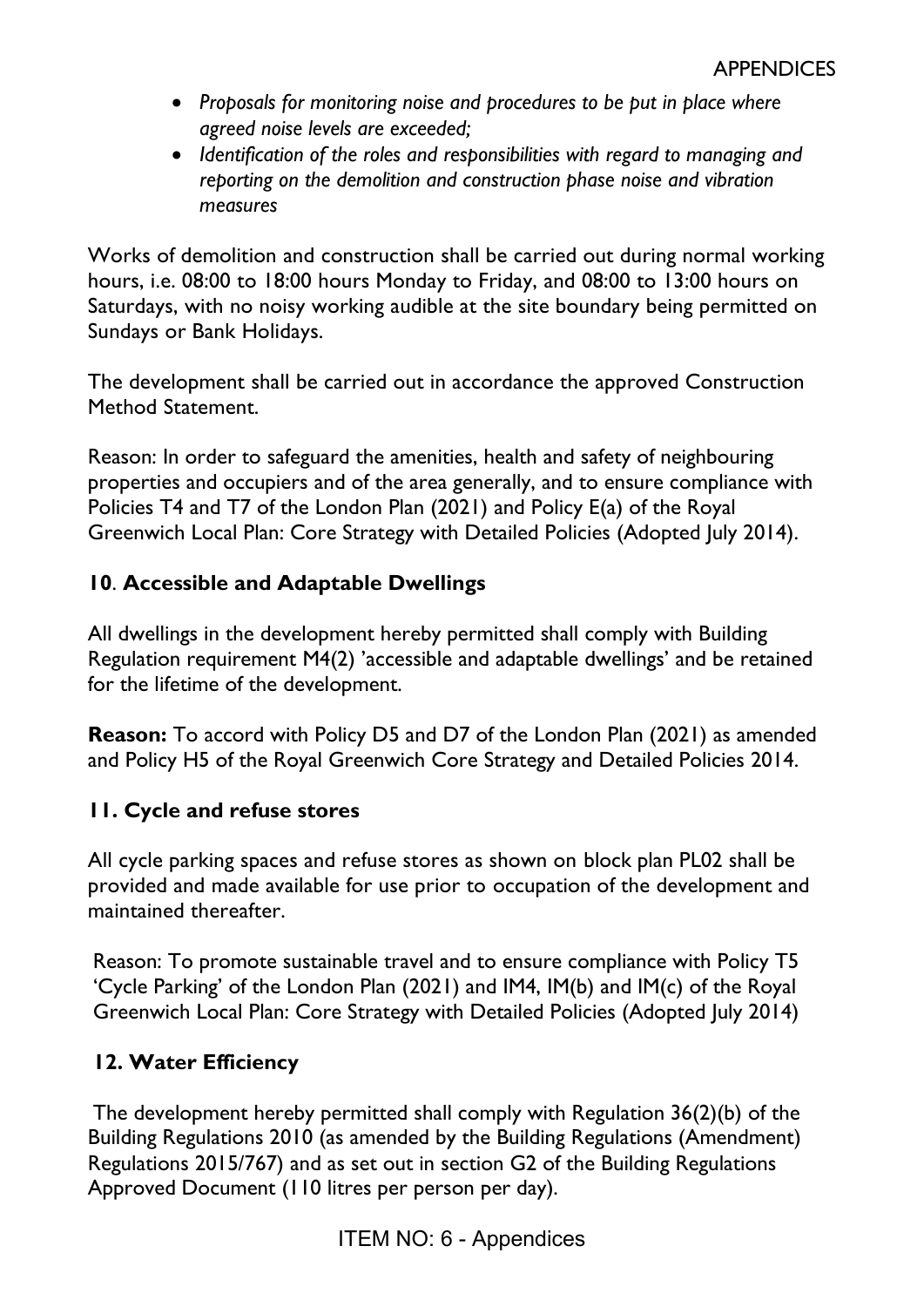**Reason:** To comply with Policy SI 5 London Plan (2021) and Policy DH1 of the Royal Greenwich Core Strategy and Detailed Policies 2014.

### **13. Energy and Carbon Performance**

- a. The development hereby permitted shall seek to achieve one hundred per cent (100%) reduction in regulated building carbon dioxide emissions over Part L 2013 of the building regulations and achieve no less than a thirty five per cent (35%) reduction in building carbon dioxide emissions over Part L 2013 of the building regulations.
- b. Prior to the commencement of the development an energy statement shall be submitted to and approved in writing by the Local Planning Authority. This must detail how the development proposals, in accordance with the energy hierarchy, meet the required minimum 35% reduction target.
- c. Prior to first occupation of the building the developer shall submit evidence that the minimum 35% reduction over Part L 2013 of the building regulations has been achieved.

**Reason:** To minimise future carbon dioxide emissions and mitigate climate change, and to comply with London Plan (2021) Policy SI 2 (Minimising greenhouse gas emissions) and Policy E1 (Carbon Emissions) of the Royal Greenwich Core Strategy and Detailed Policies 2014.

### **14. On-site renewable energy technologies – monitoring**

To monitor the effectiveness of the renewable energy technologies, including ASHPs and solar PV, a monitoring agreement will be signed with the Local Planning Authority prior to first occupation to comply with the prevailing monitoring requirements which will include the installation of an on-site automatic meter reading (AMR) device by the developer and provision of readings on an annual basis for a period of 5 years following installation and operation of the renewable energy technology.

**Reason:** To contribute towards carbon dioxide emission reduction and to comply with London Plan (2021) Policy E1 (Carbon Emissions and Core Strategy policy E1 (Carbon Emissions).

### **15. Secure implementation of the FRA**

The development permitted by this planning permission shall only be carried out in accordance with the approved flood risk assessment (Flood Risk Assessment and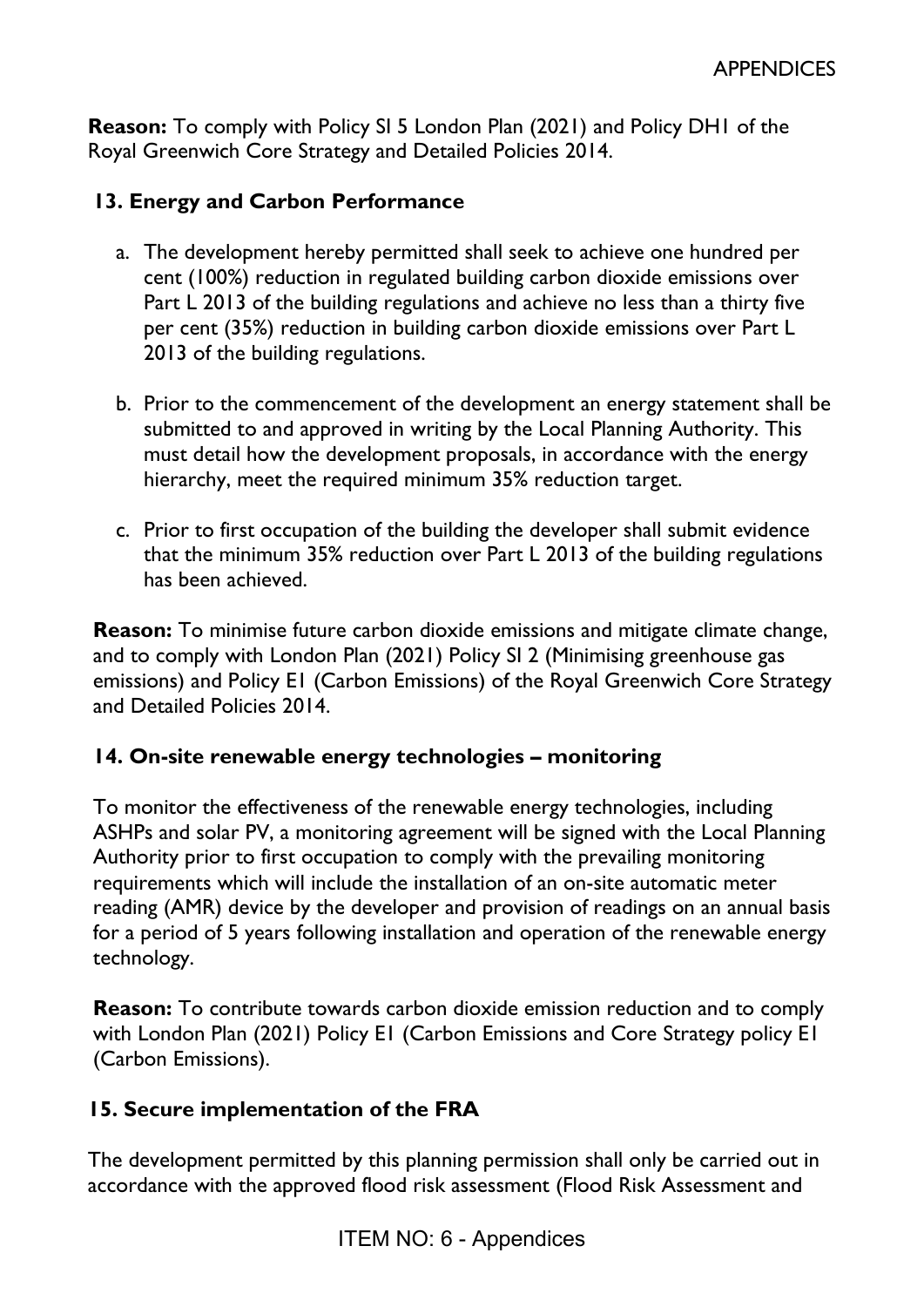Drainage Strategy, ref. 2635B Version 1.0 prepared by Rab Consultants, dated 6/12/20) and the following mitigation measures detailed within it:

- The finished floor levels should be set to a minimum of 22.753mAOD OR 150mm above local ground level, whichever is greater.
- An infiltration test to BRE Digest 365 must be undertaken to confirm the infiltration rate at the site and the groundwater level. This report should be updated once the result is available.
- A suitably qualified geotechnical engineer should assess the proposed design.
- The site should manage runoff via the combination of Type B permeable pavement and raingardens, as described in section 5.4 and in the drawing of Appendix C of this report.
- The SuDS and drainage features should be maintained in line with Table 7, Table 8 and Table 9.
- The site should have an overflow to the existing private sewer system to mitigate an infrastructure failure.
- A detailed planting schedule for the raingardens should be provided during the detailed design stage.
- A detailed drainage design should be undertaken in the detailed design stage.
- All SuDS features must be installed in line with CIRIA C768 Guidance on the construction of SuDS report.

The mitigation measures shall be fully implemented prior to occupation and subsequently in accordance with the timing / phasing arrangements embodied within the scheme, or any other period as may subsequently be agreed in writing by the local planning authority.

**Reason:** To mitigate against the consequences and probability of flooding and to ensure compliance with Policy S112 of the London Plan (2021) and Policies E2 and E3 of the Royal Greenwich Local Plan: Core Strategy with Detailed Policies (Adopted July 2014).

# **16. Landscape and Ecological Management Plan**

Prior to the occupation of the development hereby approved and notwithstanding approved document Preliminary Ecological Appraisal prepared by Richard Graves Associates (January 2021) full details from a suitably qualified ecologist specifying how the landscape features have been developed for biodiversity and ecological enhancement shall be submitted to and approved in writing by the Local Planning Authority. Development proposals must ensure that there will be no net loss of biodiversity and, wherever possible, make a positive contribution to the protection, enhancement, creation and management of biodiversity. Details shall include;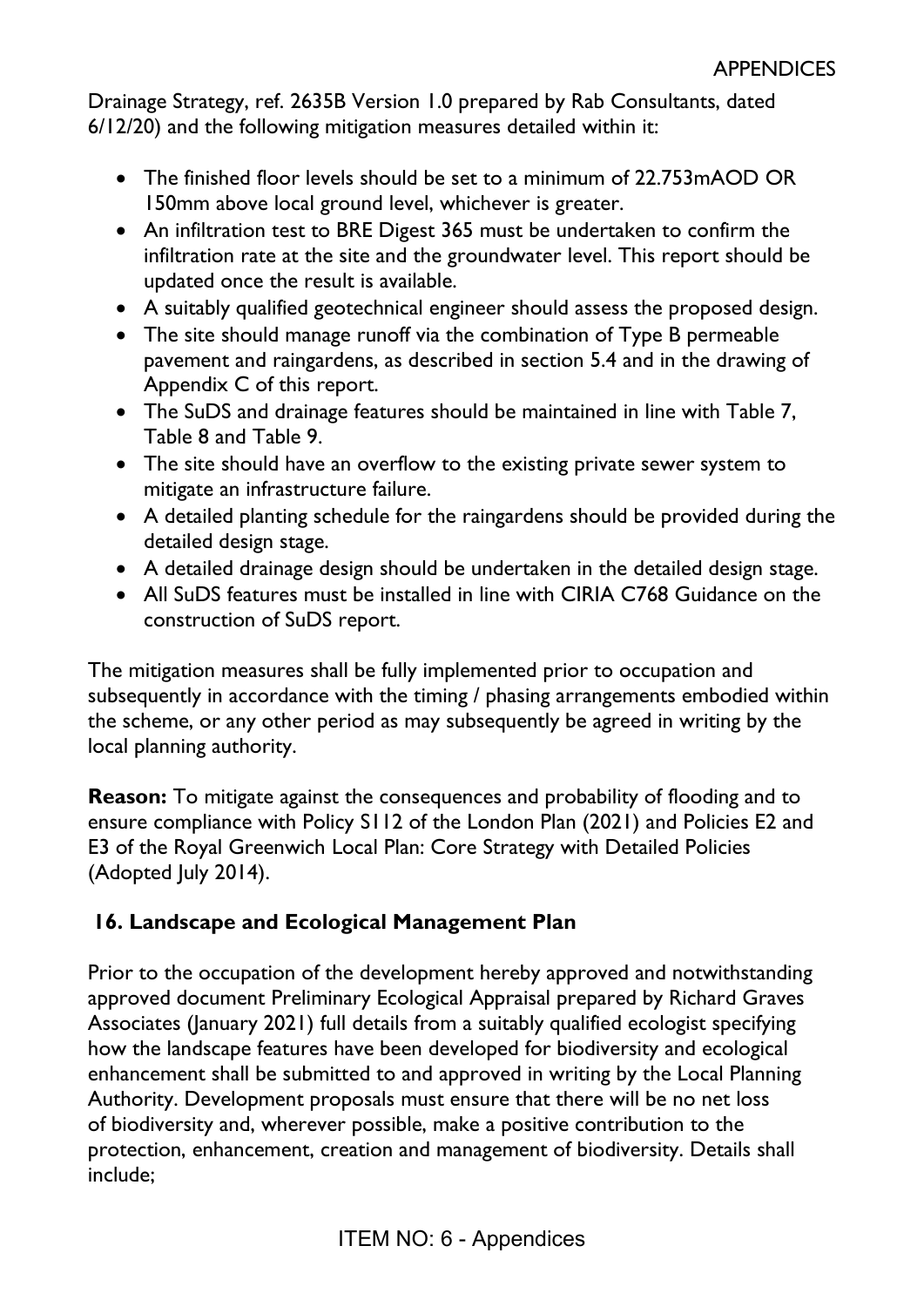- A landscape plan specifying proposed species, including a portion of native species (a target of 75% native to 25% non-native plant species should be utilised where possible);
- Details of replacement trees, and
- Details of Bird and bat boxes and bug hotels including number, location and design.

The development shall be carried out in accordance the approved Landscape and Ecological Management Plan.

**Reason:** To increase the biodiversity of the site, to mitigate any impact from the development hereby approved and to comply with London Plan (2021) policy G6 (Biodiversity and Access to Nature) and policy OS4 (Biodiversity) of the Royal Greenwich Core Strategy and Detailed Policies 2014.

# **17. Timing of vegetation clearance (breeding birds)**

In accordance with the submitted Preliminary Ecological Appraisal prepared by Richard Graves Associates (January 2021) all removal of trees, hedgerows, shrubs, scrub or tall herbaceous vegetation shall be undertaken between September and February inclusive. If this is not possible then a suitably qualified ecologist shall check the areas concerned immediately prior to the clearance works to ensure that no nesting or nest-building birds are present. If any nesting birds are present, then the vegetation shall not be removed until the fledglings have left the nest.

Reason: All wild birds, their nests and young are protected during the nesting period under The Wildlife and Countryside Act 1981 (as amended).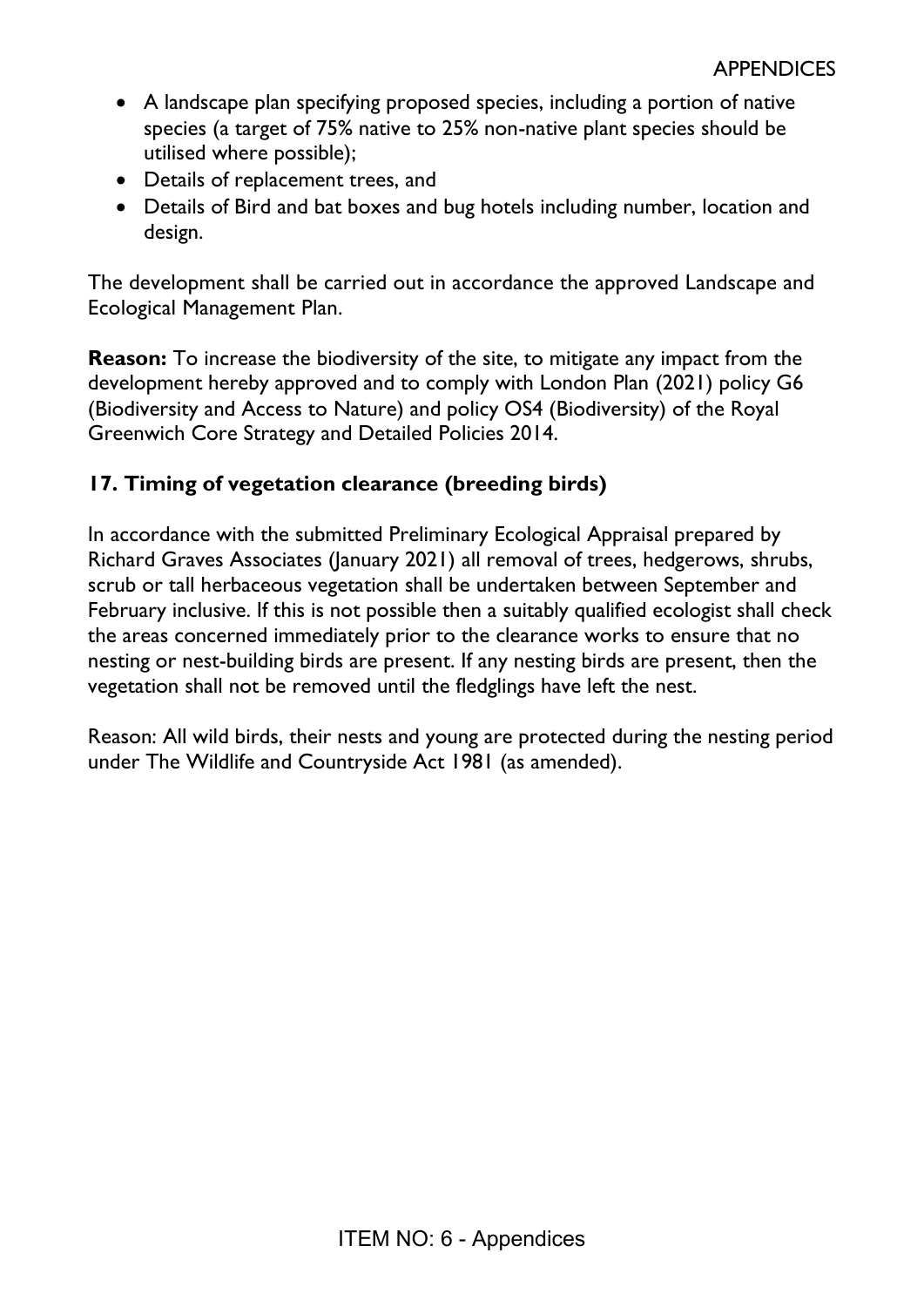### 2. **Informative(s) for Application Reference 20/3997/F:**

**1.** Positive and proactive statement.

The Council engages with all applicants in a positive and proactive way through specific pre-application enquiries and the detailed advice available on the Council's website. On this particular application, positive and proactive discussions took place with the applicant prior to the application being submitted through a pre-application discussion.

**2.** Community Infrastructure Levy

You are advised that the application granted may be subject to the Community Infrastructure Levy ('the CIL'). There are two CIL charges in Royal Greenwich - the Mayoral CIL, which was introduced 1 April 2012; and the local CIL, introduced 6 April 2015. The Council's Planning Obligations Team will review your permission and will confirm if a CIL liability arises. If liable, you will receive a CIL Liability notice that details the amount that will be due on the commencement of development. Prior to starting on site you must submit an Assumption of Liability form and Commencement Notice to the Council. More information on CIL and the necessary forms are available at:

[http://www.royalgreenwich.gov.uk/info/1004/planning\\_policy/1182/community\\_infras](http://www.royalgreenwich.gov.uk/info/1004/planning_policy/1182/community_infrastructure_levy_cil) tructure levy cil

#### **3.** Dust Minimisation

In preparing the scheme of dust minimisation, reference shall be made to the London Plan '[Control of Dust and Emissions](https://www.london.gov.uk/what-we-do/planning/implementing-london-plan/supplementary-planning-guidance/control-dust-and)' SPG. All mitigation measures listed in the Guide appropriate to the size, scale and nature of the development will need to be included in the dust minimisation scheme.

#### **4.** Fire Safety

Access for fire appliances and adequate water supplies for firefighting purposes, shall be provided in accordance with as required by Part B5 of the current Building Regulations Approved Document.

**5.** Code of Practice for Small Scale Building Sites

The applicant is advised of its requirement to comply with the Council's 'Code of Practice for Small Scale Building Sites' to ensure that disturbance by reason of noise, vibration, dust, smoke etc arising from small scale building works is kept to an acceptable level without the imposition of unnecessary or unduly onerous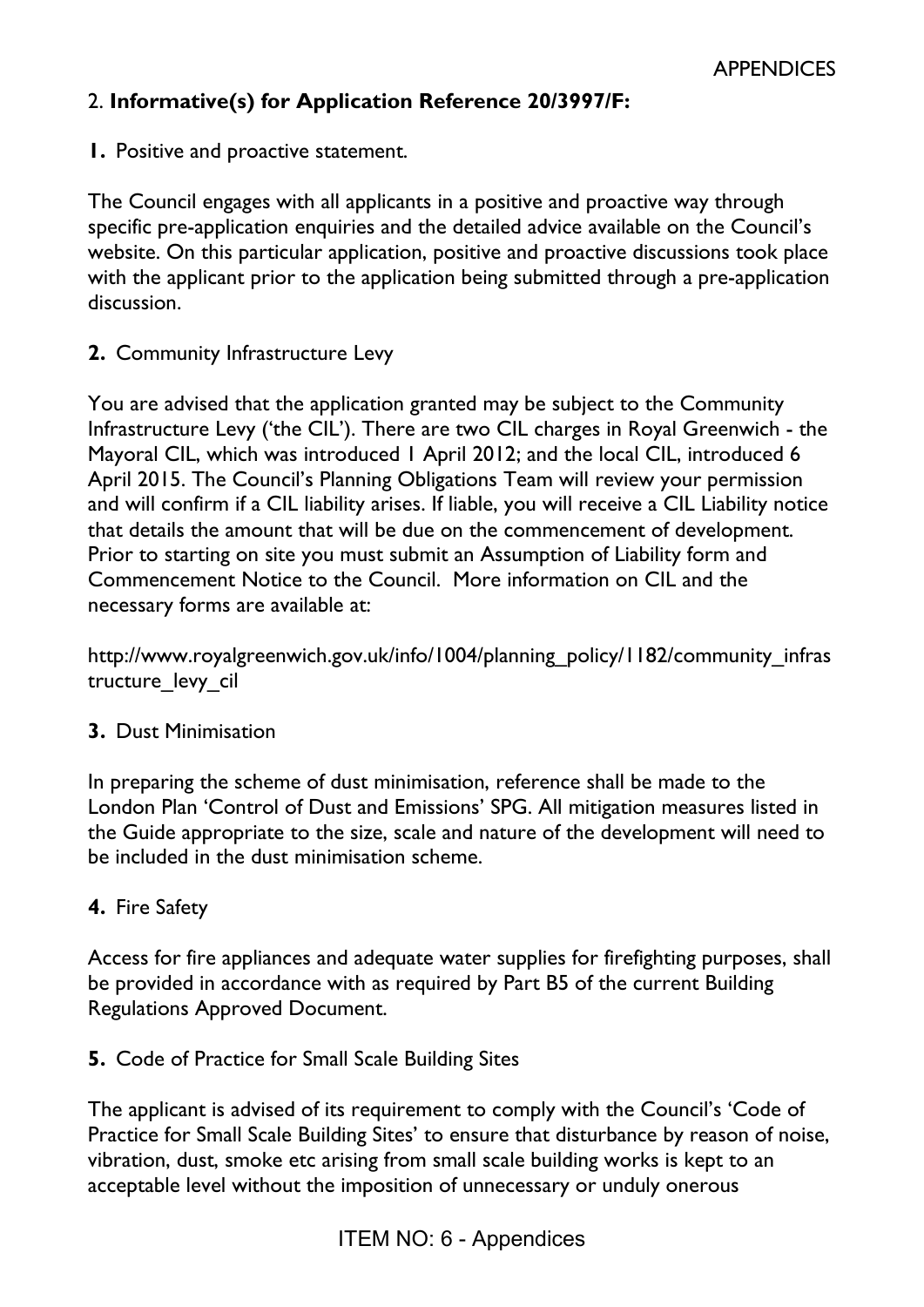restrictions on contractors. The code can be found at the following link: [https://www.royalgreenwich.gov.uk/info/200205/pollution\\_and\\_noise/600/constructi](https://www.royalgreenwich.gov.uk/info/200205/pollution_and_noise/600/construction_pollution) [on\\_pollution](https://www.royalgreenwich.gov.uk/info/200205/pollution_and_noise/600/construction_pollution)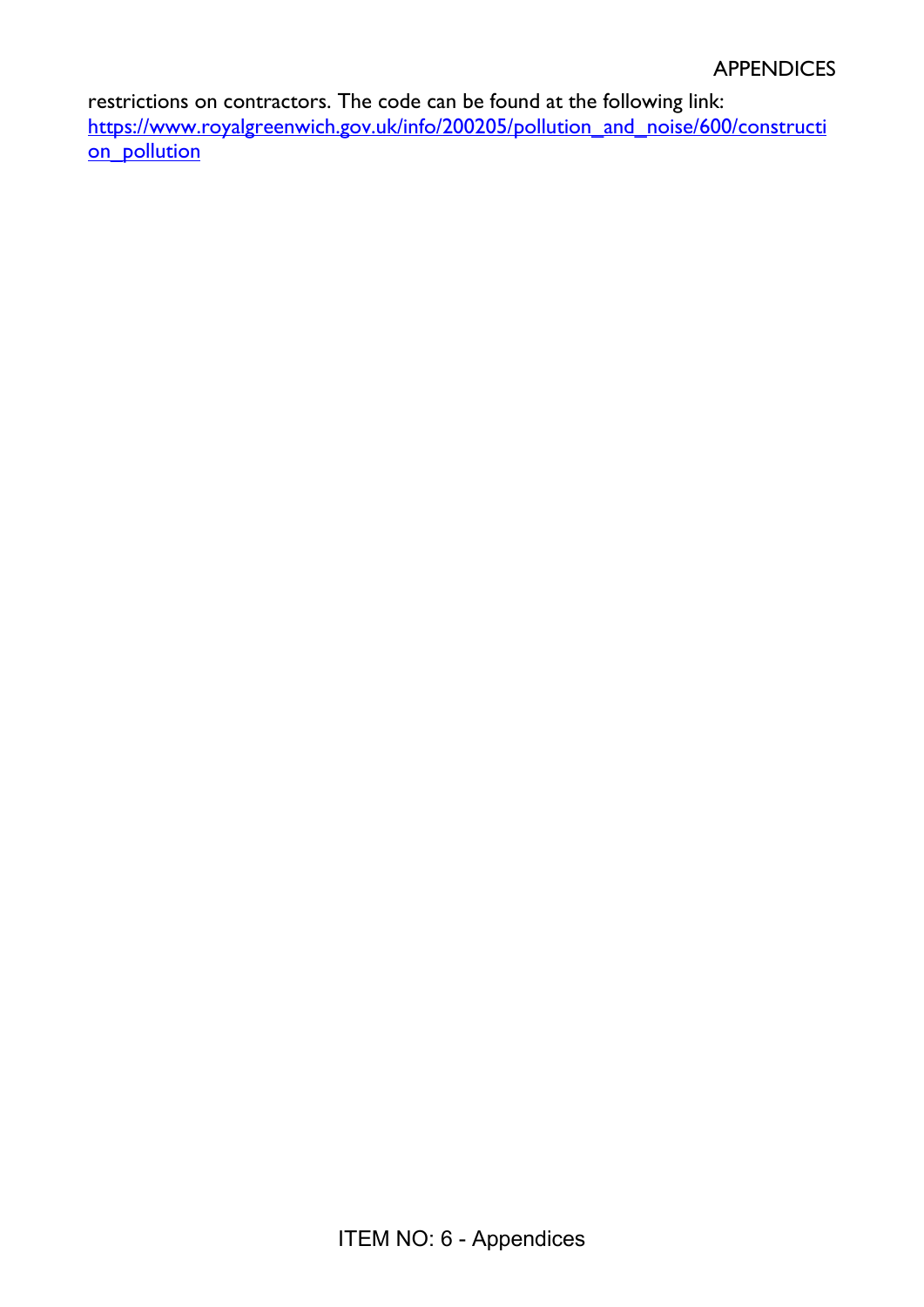**Appendix 3 – National, regional and local planning policies and Supplementary Planning Guidance / Documents.** 

**1. The London Plan (March 2021)** – The following London Plan policies are of consideration:

### **Design**

- D3 Optimising site capacity through the design-led approach
- D4 Delivering Good Design
- D5 Inclusive Design
- D6 Housing quality and standards
- D7 Accessible Housing
- D14 Noise

# **Housing**

- H1 Increasing Housing Supply
- H2 Small Sites
- H4 Delivering affordable housing
- H10 Housing size mix

### **Green Infrastructure and Natural Environment**

- G6 Biodiversity and access to nature
- G7 Trees and woodlands

### **Sustainable Infrastructure**

- SI 1 Improving air quality
- SI 2 Minimising greenhouse gas emissions
- SI 3 Energy infrastructure
- SI 5 Water infrastructure
- S112 Flood risk management

### **Transport**

- T4 Assessing and mitigating transport impacts
- T5 Cycle Parking
- T6 Car Parking
- T6.1 Residential Parking
- T6.5 Non-residential disabled persons parking
- T7 Deliveries, servicing and construction

### **Funding the London Plan**

DF1 Delivery of the Plan and Planning Obligations